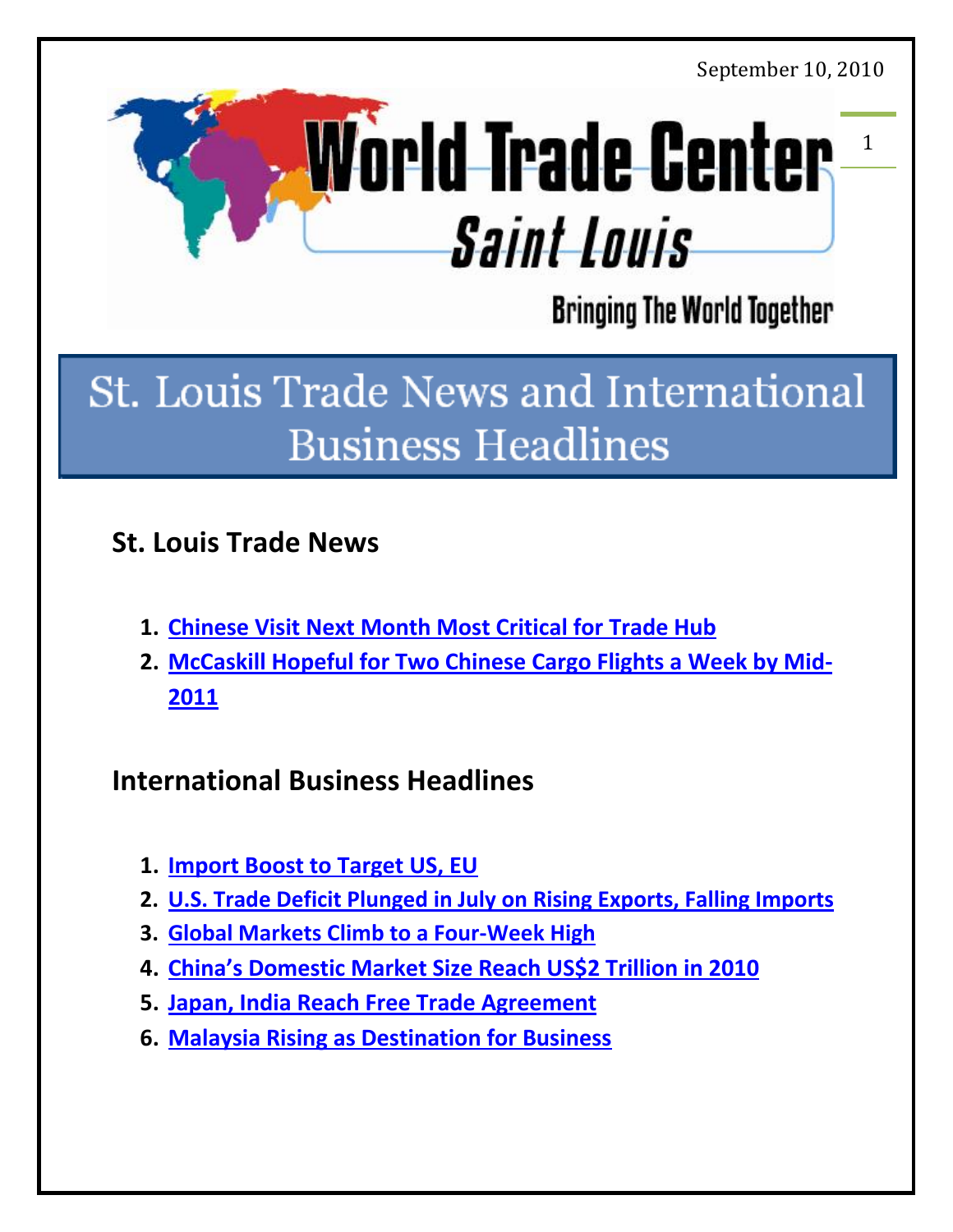# **Articles** <sup>2</sup>

# <span id="page-1-0"></span>**[Chinese Visit Next Month Most Critical Yet for Trade Hub](http://www.bizjournals.com/stlouis/stories/2010/09/06/daily13.html?ana=from_rss&utm_source=feedburner&utm_medium=feed&utm_campaign=Feed%3A+industry_12+(Industry+Travel+Industry))** *Kasey Volkmann, St. Louis Business Journal, Tuesday, September 7, 2010*

Next month's visit from Chinese government and airline officials will make or break St. Louis' efforts to become a trade hub, said Mike Jones, who returned

Saturday from a week-long trip to Beijing and Shanghai.

"Next month, I expect a breakthrough for a framework for a deal," said Jones, leader of the Midwest-China Hub Commission.

This most recent trip to China, which also included U.S. Sens. Christopher "Kit" Bond, R-Mo., and Claire McCaskill, D-Mo., laid the groundwork for the Chinese officials' visit to St. Louis slated for mid-October, he said. While here, Chinese officials plan to "kick the tires" at Lambert-St. Louis International Airport and meet with officials from Emerson and Sigma-Aldrich, he said.



The exact timeline for when cargo flights will start is still being negotiated between Lambert, Chinese airlines and the freight companies, Jones said.

Next month, local officials "will lay out a business case and the economic advantage of having a freight operation and establishing a hub relationship as opposed to landing the planes on a contract basis," he said. Advantages include relatively few weather delays and shorter taxi times and customs clearances compared with other airports, he said.

Meanwhile, across the Mississippi River in Illinois, a cargo test flight from China landed last month at MidAmerica St. Louis Airport in Mascoutah.

#### [\(Back to top\)](#page-0-0)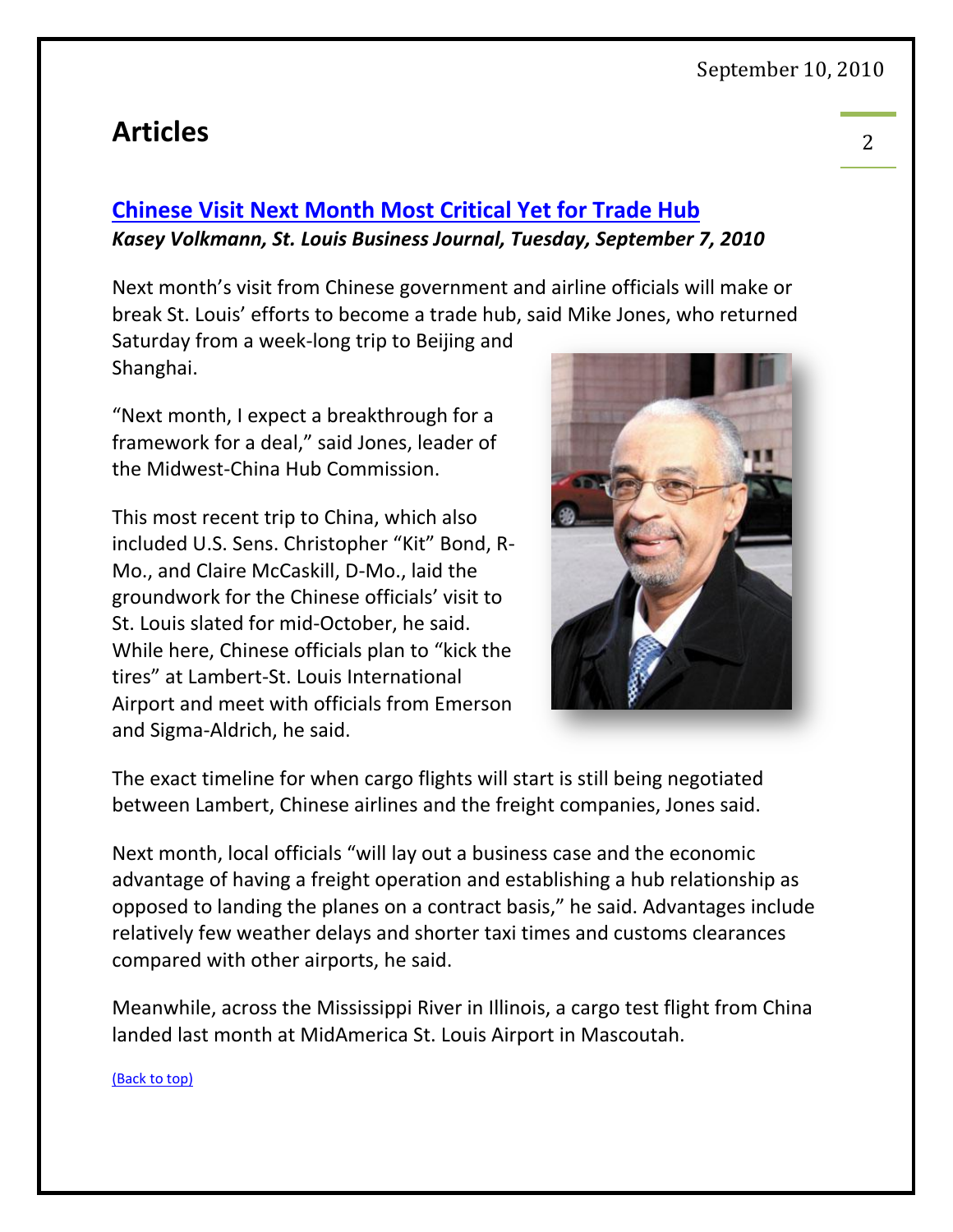#### <span id="page-2-0"></span>3 **[McCaskill Hopeful for Two Chinese Cargo Flights a Week by Mid-2011](http://www.stltoday.com/news/local/govt-and-politics/article_43dce5be-bab3-11df-a7fd-00127992bc8b.html)** *Tim Logan, St. Louis Post Dispatch, Tuesday, September 7, 2010*

Sen. Claire McCaskill said Tuesday that she is "optimistic" that St. Louis will have at least two Chinese cargo flights a week by the summer of 2011.

McCaskill made the comments at a luncheon with the St. Louis Regional Chamber and Growth Association, about 16 hours after she got off a plane from Beijing, where she and Sen. Christopher "Kit" Bond had led a weeklong trade delegation for talks about the region's China Hub project.



Trade with China is a great opportunity for the U.S. to boost exports, she said, and St. Louis' economy will benefit if it positions itself as a key gateway between the two nations.

"There is an opportunity for massive amounts of American exports to China," she said. "They can not produce all the things their middle class needs."

While some of the delegation remains in China continuing to hammer out agreements, McCaskill said that more St. Louis-bound visits

are planned this fall by Chinese airlines and business groups. Four airlines have agreed to study routes, and McCaskill said she was told the Chinese government would choose one to launch service.

In other comments, McCaskill predicted that the \$50 billion infrastructure plan President Obama unveiled Monday would be popular, but only if it doesn't add to the federal budget.

"I think most people will be open to the President's suggestion if it's paid for. I don't think there'll be enough votes if it's not," she said. "I think we're no longer going to be doing things that are big like that if they go on the credit card. We have put too much on the credit card already."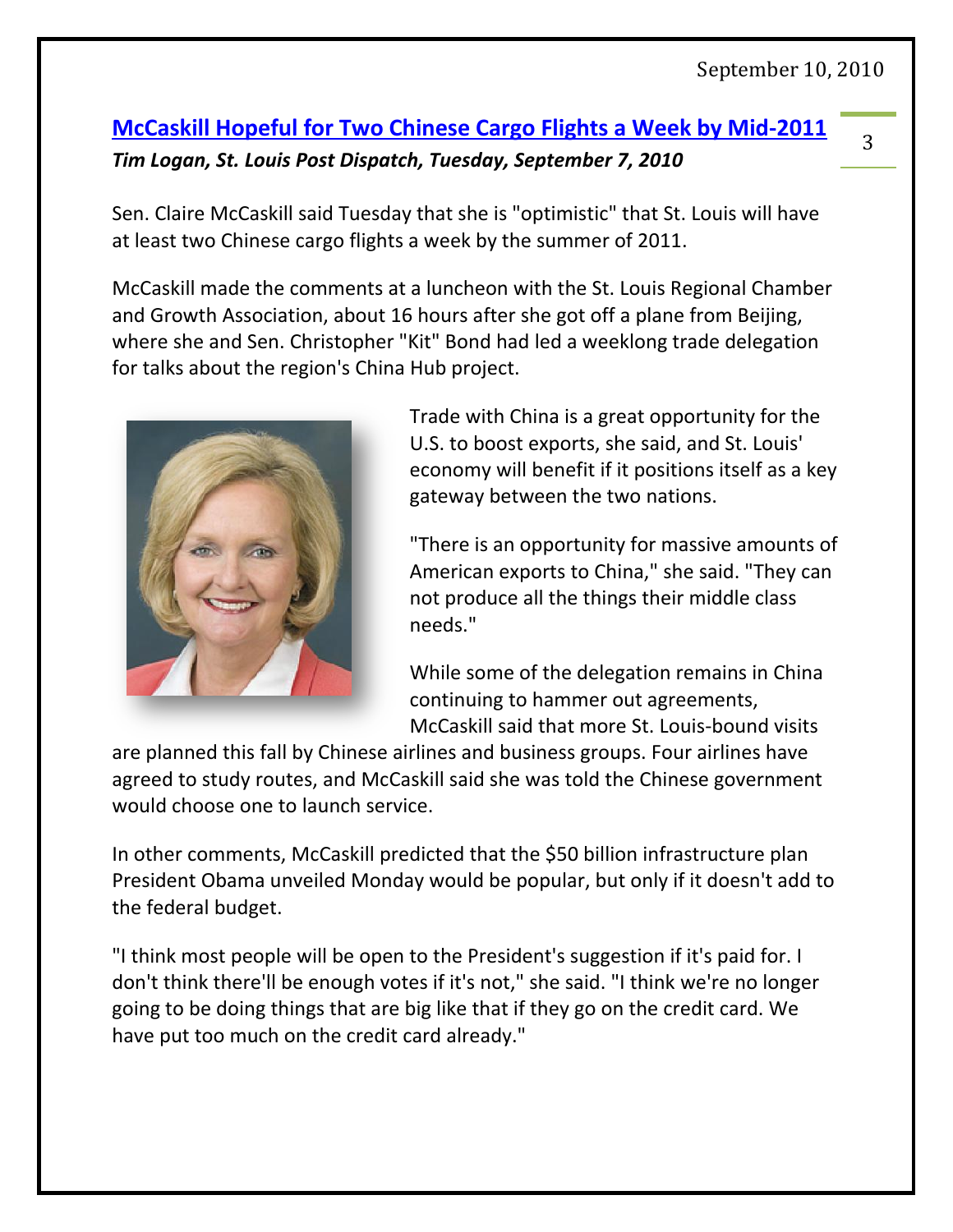It's not entirely clear how the White House plans to pay for it, but officials have indicated that cutting subsidies to oil and gas companies could easily generate \$50 billion.

[\(Back to top\)](#page-0-0)

### <span id="page-3-0"></span>**[Import Boost to Target US, EU](http://business.globaltimes.cn/china-economy/2010-09/570673.html)**

#### *Li Qiaoyi, Global Times, Monday, September 6, 2010*

Measures will be taken to gradually boost the country's imports and improve the trade imbalance, an official at the Ministry of Commerce (MOFCOM) said Monday.

The country's export growth has been recovering, while the imports have slowed in recent months, according to data from the General Administration of Customs. The sub-index measuring imports of the



purchasing managers' index also continued to drop in August.

The government's vow to boost imports is part of the goal to shift from an exportdriven economic model to one based more on domestic consumer spending, Chong Quan, a deputy international trade representative of the MOFCOM, said Monday at a forum in Beijing.

Yao Jian, spokesperson of MOFCOM, said in August that the country will further increase imports to better balance trade.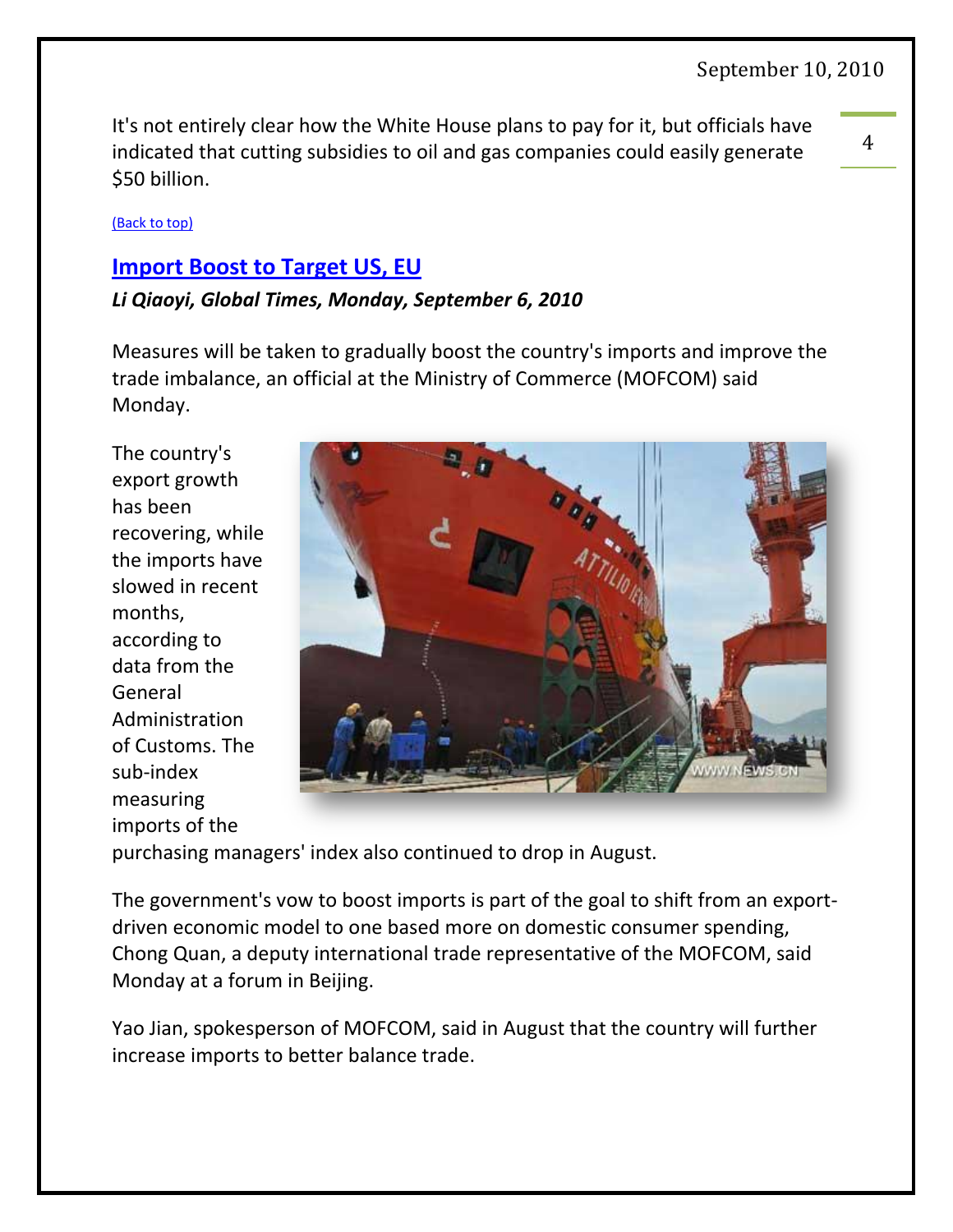The country is in the process of industrialization and urbanization, which will spur the growth of a vast domestic demand market in the long-term, while boosting other country's exports to China, Chong said.

A series of measures will be taken to increase imports, according to Chong. Trade frictions and disputes will be properly dealt with and the country will encourage imports from major countries that have trade deficits with China, he said.

China will take the initiative to import resources, advanced technology and important equipment. The country will further improve the tariff structure to help enterprises increase imports, he added.

The nation's general import tariffs have been lowered to 9.8 percent, compared to an average level of 46.6 percent in developing countries across the world.

Major trading partners like the US and EU member countries will be the target import sources. The government's efforts to boost imports will help soothe trade frictions with the US and the EU while helping to revive their economic growth, given uncertainties in the recovery, said Wang Yuesheng, director of the Department of International Economics and Trade at Peking University.

But the imports of goods such as advanced technology also depends on trading partners' willingness to loosen restraints on their exports, Wang said.

Every country should cooperate to resist trade protectionism and open up markets to quicken the pace of global economic recovery, Chong also said.

#### [\(Back to top\)](#page-0-0)

# <span id="page-4-0"></span>**[U.S. Trade Deficit Plunged in July on Rising Exports, Falling Imports](http://www.dailyfinance.com/story/u-s-trade-deficit-july/19626777/)** *Joseph Lazarro, Daily Finance, Thursday, July 9, 2010*

Aided by a jump in exports and an equally impressive fall in imports, the U.S. trade deficit unexpectedly shrank to \$42.8 billion in July, the U.S. Commerce Department announced Thursday.

A Bloomberg survey had expected the trade deficit to fall to \$46.8 billion in July from \$49.8 billion in June. The measure totaled \$41.8 billion in May.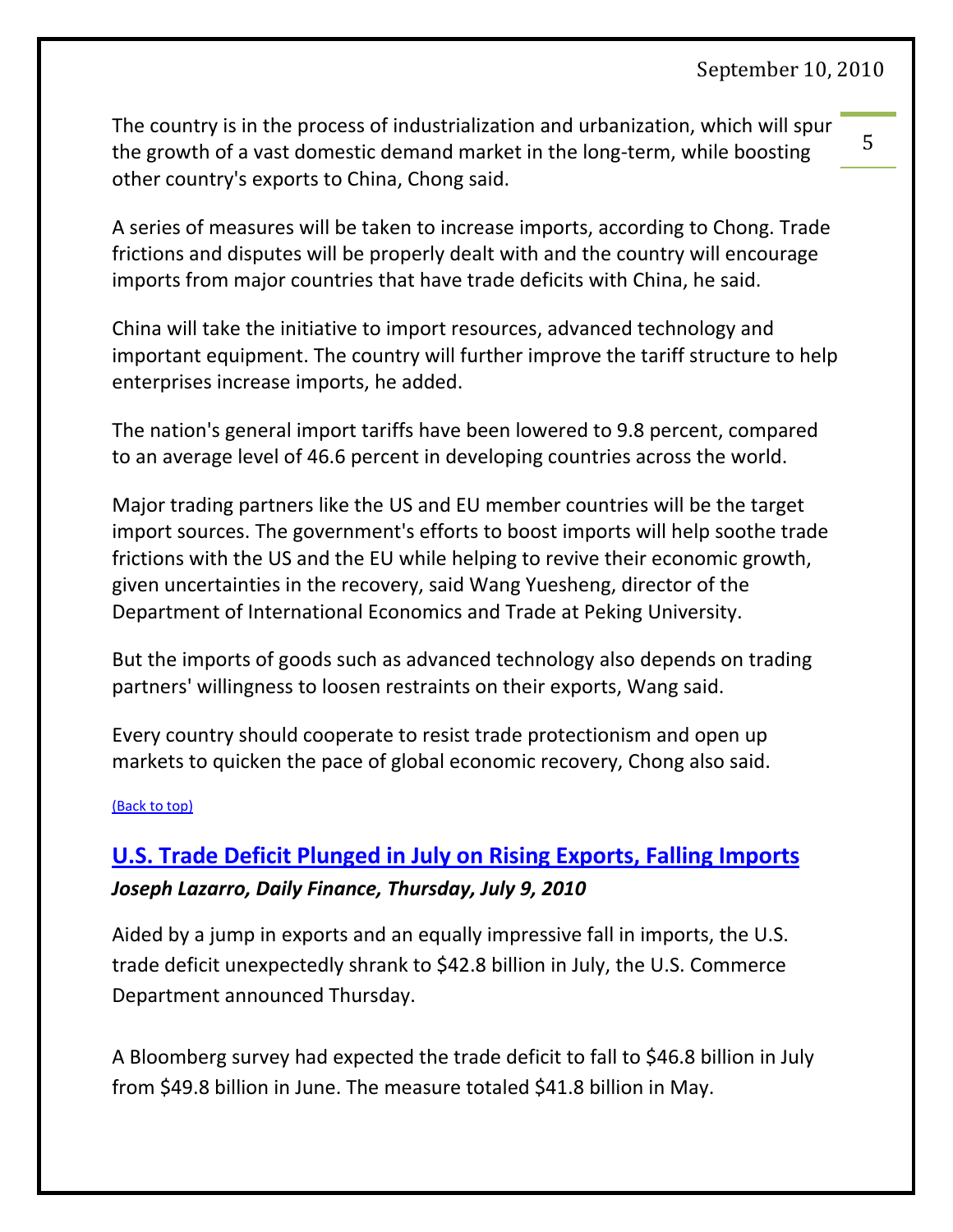6

July exports rose 1.8% to \$153.3 billion, after a 1.3% decline in June. It was the highest export total since August 2008. Imports fell 2.1% to \$196.1 billion, after a 1.3% increase in June.

#### **Good News for Institutional Investors**

Equally significant, nonoil imports -- which excludes the often-volatile energy component -- plunged 3% in July, after a 4.6% surge in June. That pushed the nonpetroleum deficit down to \$33.2 billion in July from \$39.7 billion in June.

Economists generally prefer that a nation run a trade surplus as opposed to a deficit because it usually implies that a nation's goods are competitive on the world stage, its citizens aren't consuming too much and that it's amassing capital for future investment.

Institutional investors who say the key to the U.S. economy's success remains the industrial sector will be pleased by July's trade report because capital goods exports rose \$2.3 billion, excluding vehicles.

However, the trade deficit's three-month moving average inched slightly higher, to \$44.8 billion in July from \$43.9 billion in June. Also, the July data total brought the 2010 trade deficit to \$288.8 billion for the first seven months of 2010, up 41.6% from \$204.0 billion for the same period a year ago.

In July, trade surpluses were recorded with Hong Kong at \$1.8 billion, down from \$2 billion in June; Singapore at \$1.2 billion, up from \$1 billion; Australia at \$900 million, down from \$1 billion; and Egypt at \$400 million, up from \$200 million.

Top U.S. trade deficits were recorded with China at \$25.9 billion, down from \$26.2 billion in June; European Union at \$9.9 billion, up from \$7.8 billion; OPEC at \$8 billion, down from \$8.9 billion; Mexico at \$5.3 billion, down from \$6.2 billion; Japan at \$4.9 billion, down from \$5.2 billion; and Germany at \$3.6 billion, up from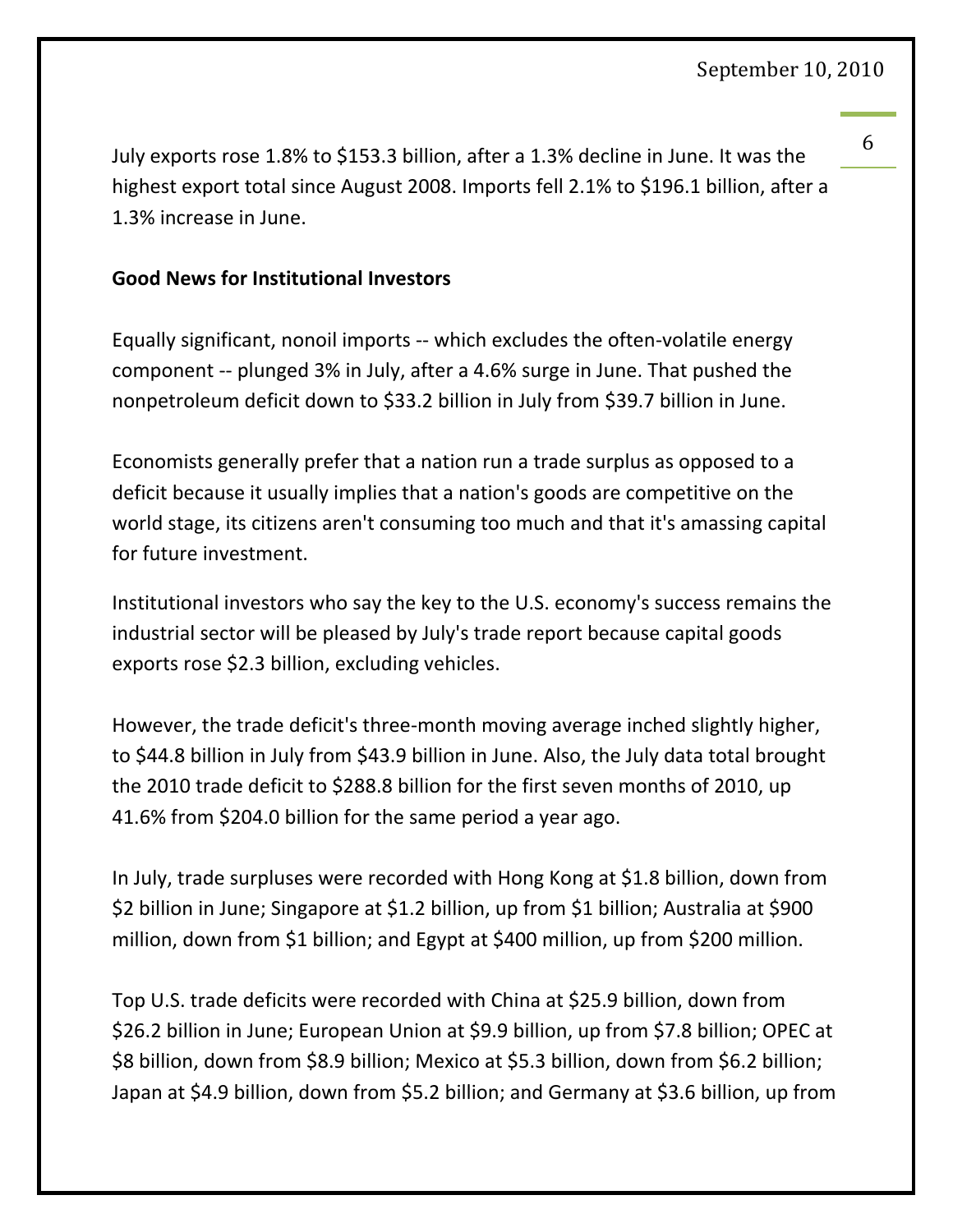\$3.1 billion.

#### **Finding Buyers Abroad**

July's trade report represents a shot-in-the-arm for the stock market's bulls because it shows that even though domestic U.S. consumer spending has been tepid and the housing sector still hasn't stabilized, the nation's products and services are finding buyers abroad. Exports remain a bright spot in the U.S. economic recovery, and provided that the uptrend is maintained, they'll continue to add to U.S. GDP.

Rising exports also generally lead to higher revenue and earnings for the U.S. multinational corporations -- and historically, as revenue and earnings go, so goes the U.S. stock market.

#### [\(Back to top\)](#page-0-0)

### <span id="page-6-0"></span>**[Global Markets Climb to a Four-Week High](http://www.chron.com/disp/story.mpl/business/7189082.html)**

#### *Bloomberg News, Monday, September 6, 2010*

Global stocks rose Monday to a four-week high and industrial metals rallied amid growing optimism about the prospects for economic growth. European bonds rebounded from three days of losses.

The MSCI World Index of shares in 24 developed markets climbed 0.4 percent in New York, where exchanges were closed for the Labor Day holiday.

"People have to recognize we're not facing economic Armageddon," Mark Tinker, global equity-portfolio manager in London for Axa Framlington, told Bloomberg Television.

But European Central Bank Governing Council member Ewald Nowotny said policymakers will wait until December before discussing how to withdraw emergency measures to give the economy time to gather strength.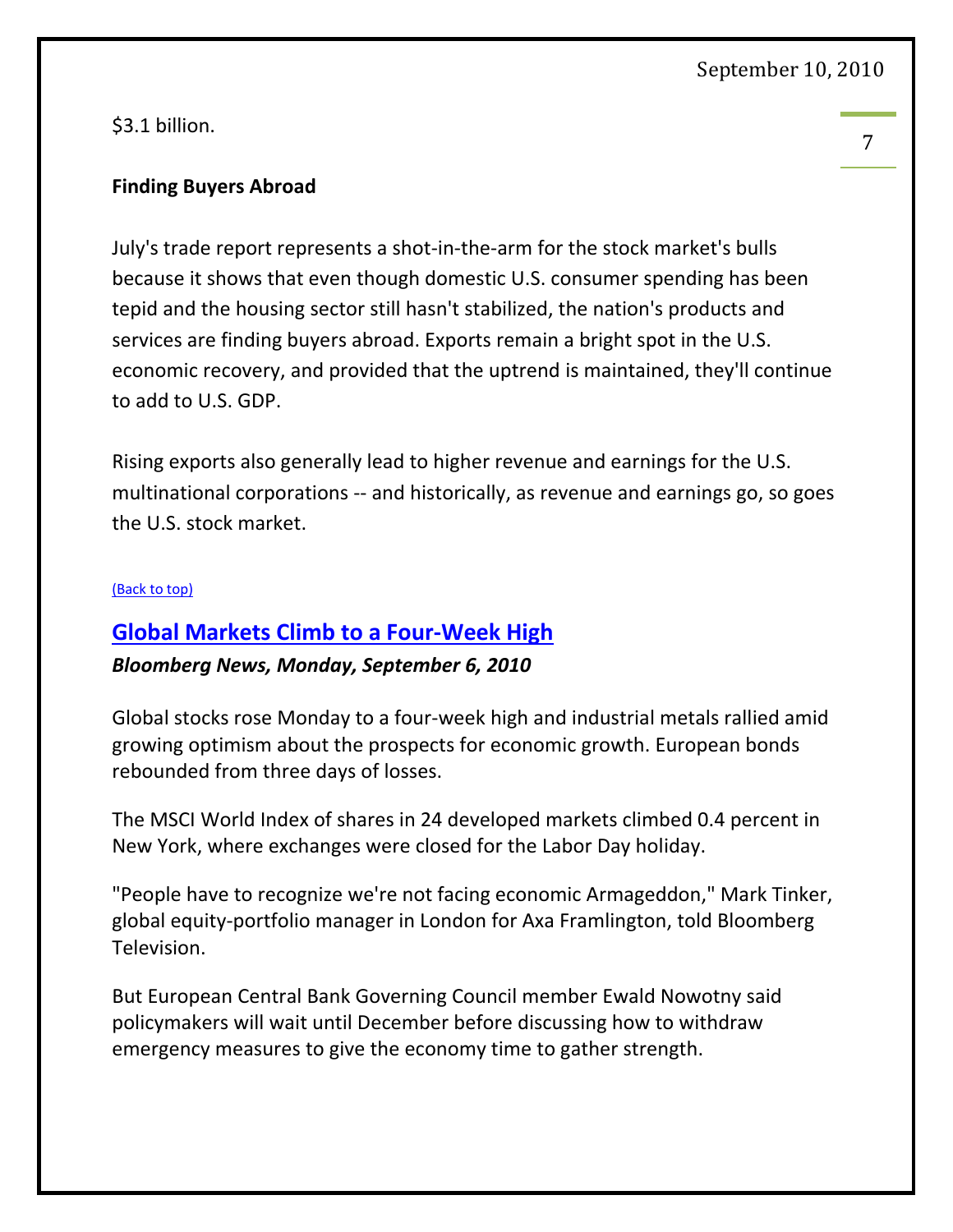"We're still facing an economic development with a very high uncertainty in many respects," Nowotny said.

And European finance ministers this week will try to protect their clout at the International Monetary Fund after the U.S. unexpectedly forced a debate on which countries sit on the institution's board of directors.

Meeting in Brussels, European officials are under pressure to reduce the number of their seats to give emerging economies more voice. They're rushing to respond to a U.S. decision last month to block a proposal to maintain the IMF board in its current 24-seat form.

At stake is the governance of an institution that doesn't fully reflect shifts in the global balance of economic power 65 years after it was created to lend to cashstrapped countries. Giving emerging nations such as China, South Korea and Turkey a bigger say in IMF decisions may cost some European countries a seat at the table.

"It is a very tense situation because the U.S. has essentially forced the hands of the Europeans," said Eswar Prasad, a senior fellow at the Brookings Institution and a former IMF official. "It is bringing the issue to a head in a way that I don't think either the IMF or the Europeans wanted ."

Group of 20 leaders pledged last year to enhance the voting power of China and others.

#### [\(Back to top\)](#page-0-0)

# <span id="page-7-0"></span>**[China's Domestic Market Size Reach US\\$2 Trillion in 2010](http://www.chinaknowledge.com/Newswires/News_Detail.aspx?type=1&cat=TRP&NewsID=%2036759)** *China Knowledge, Thursday, September 9, 2010*

China's domestic market size may realize US\$2 trillion or around RMB 13.56 trillion this year, an amount even exceeding the country's estimated exports, said Chong Quan, China's Deputy International Trade Representative, at a forum on imports and exports.

According to statistics released by the General Administration of Customs, the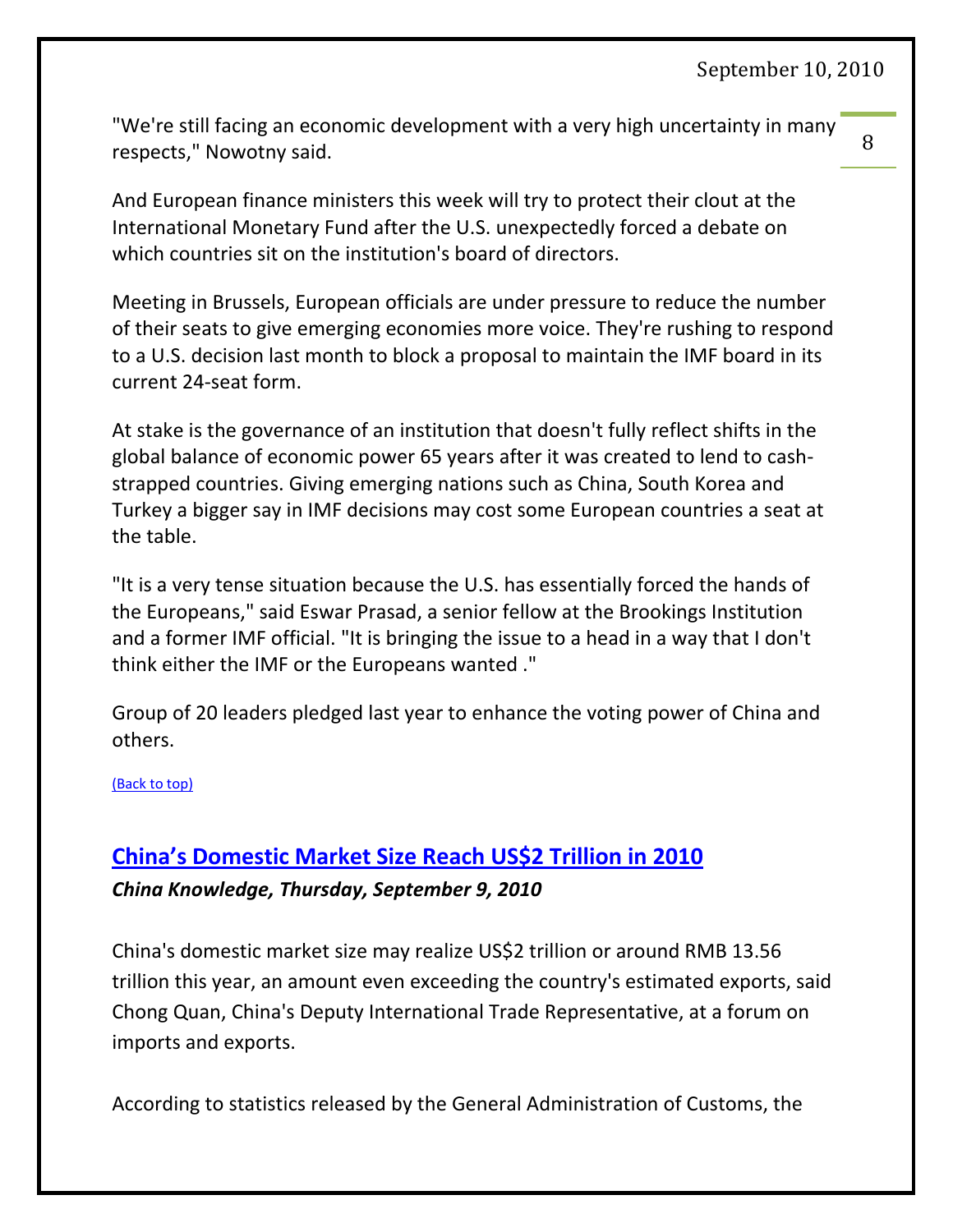$\mathbf{q}$ 

country's trade surplus for the first seven months of this year declined 21.2% year on year to US\$83.93 billion, showing that a narrowing gap occurred between exports and swelling domestic market.

In July, China's trade surplus reached US\$28.7 billion, an amount higher than US\$20.02 billion in June.

Last year, China had US\$286.8 billion in total exports and imports, comprising US\$128.6 billion of exports and US\$158.2 billion of imports.

Chong Quan added that the fuel domestic market will accelerate China's industrialization and urbanization and that the Chinese government will take measures to cut the barriers of imports.

[\(Back to top\)](#page-0-0)

#### <span id="page-8-0"></span>**[Japan, India Reach Free Trade Agreement](http://www.joc.com/government-regulation/japan-india-reach-free-trade-agreement)**

#### *Hisane Masaki, Journal of Commerce, Thursday, September 09, 2010*

Japan and India reached a bilateral free trade agreement in Tokyo on Thursday. The pact will eliminate import tariffs on most products traded between the two giant Asian economies within 10 years.

Yoichi Otabe, the deputy foreign minister for economic affairs, led the Japanese negotiating team. Rahul Khullar, the commerce secretary, headed the Indian delegation.

Top leaders of the two countries are expected to sign the Japan-India Economic Partnership Agreement during Indian Prime Minister Manmohan Singh's planned visit to Tokyo next month.

According to the Japanese Foreign Ministry, Japan exported \$7.91 billion worth of products to India and imported \$5.26 billion worth of goods from the South Asian country in fiscal 2008, which ended on March 31, 2009.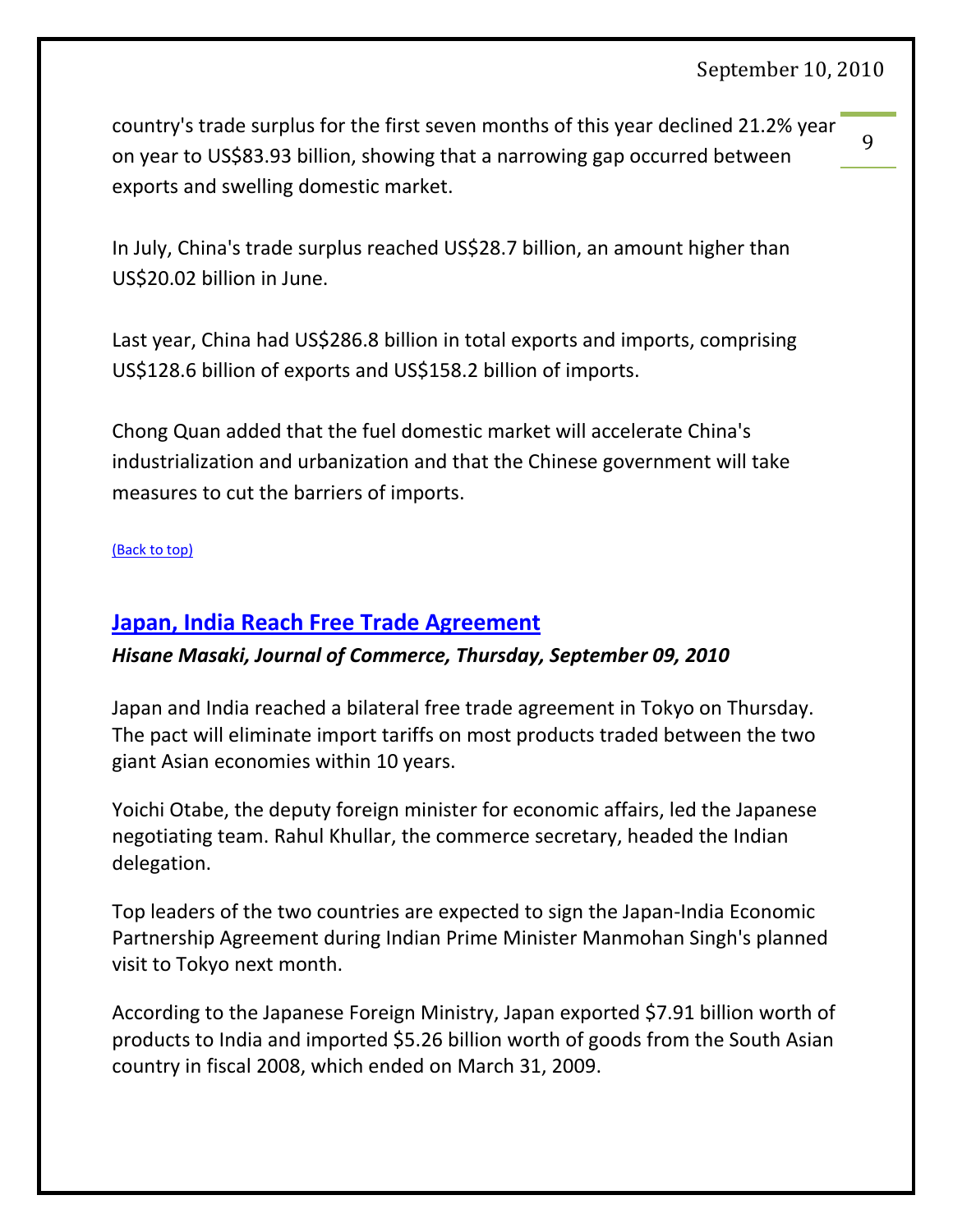10 For Japan, the FTA with India will be the first such trade pact since the Democratic Party of Japan took power following a landslide victory in general elections in August 2009.

#### [\(Back to top\)](#page-0-0)

### <span id="page-9-0"></span>**[Malaysia Rising as Destination for Business](http://economictimes.indiatimes.com/news/politics/nation/Malaysia-rising-as-a-destination-for-business/articleshow/6509622.cms)**

#### *Vijay Shankar, The Economic Times, Tuesday, September 7, 2010*

As the world's focus shifts towards Asia, post the economic downturn in 2008 and 2009, one country that has been making quiet, yet steady progress is Malaysia. Although the nation's economy was hit by the global downturn, posting GDP rate of -1.7 per cent in 2009, its economy has since rebounded, with GDP figures of 10.1 per cent and 8.9 per cent, in the first and second quarters of 2010, respectively. Liberal trade and economic policies, have seen Malaysia transform, from a country dependent on agriculture and primary commodities in the 1960s, to an export-driven economy, with technology, knowledge-based and capitalintensive industries.

Last year, Malaysia's international trade and industry minister, Datuk Mustapa Mohamed, announced a target, to put Malaysia among the top 10 economies in the world for ease of doing business, by 2012. The Doing Business 2010 report, by the World Bank and the International Finance Corporation, which aims to provide a quantitative measure of business regulations and protection of property rights, across 183 economies, lists the Malaysian economy at rank 23, ahead of Asia's two big economies, China and India (ranked 89 and 133, respectively).

The country has also established five economic growth corridors, namely, Iskandar Malaysia in Southern Johor (IRDA), the Northern Corridor Economic Region (NCER) the East Coast Economic Region (ECER), the Sabah Development Corridor (SDC) and the Sarawak Corridor of Renewable Energy (SCORE), aimed at promoting free trade and business investment.

Cost-efficiency is another aspect, that Malaysia is hoping to cash-in on, to attract